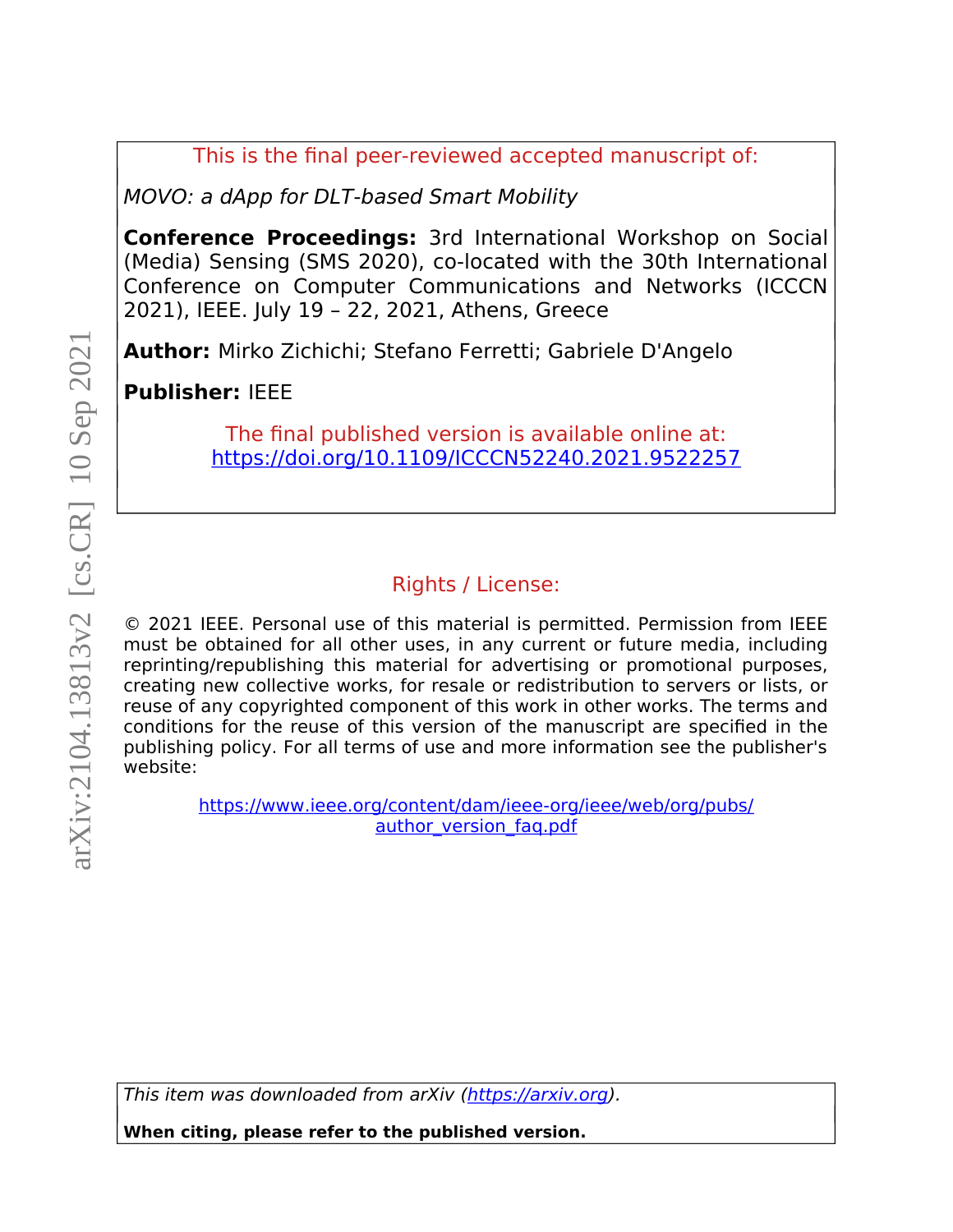# MOVO: a dApp for DLT-based Smart Mobility

Mirko Zichichi∗†, Stefano Ferretti‡ , Gabriele D'Angelo†

<sup>∗</sup>Ontology Engineering Group, Universidad Politécnica de Madrid, Spain

†Department of Computer Science and Engineering, University of Bologna, Italy

‡Department of Pure and Applied Sciences, University of Urbino "Carlo Bo", Italy

*mirko.zichichi@upm.es, stefano.ferretti@uniurb.it, g.dangelo@unibo.it*

*Abstract*—Plenty of research on smart mobility is currently devoted to the inclusion of novel decentralized software architectures to these systems, due to the inherent advantages in terms of transparency, traceability, trustworthiness. MOVO is a decentralized application (dApp) for smart mobility. It includes: (i) a module for collecting data from vehicles and smartphones sensors; (ii) a component for interacting with Distributed Ledger Technologies (DLT) and Decentralized File Storages (DFS), for storing and validating sensor data; (iii) a module for "offline" interaction between devices. The dApp consists of an Android application intended for use inside a vehicle, which helps the user/driver collect contextually generated data (e.g. a driver's stress level, an electric vehicle's battery level), which can then be shared through the use of DLT (i.e., IOTA DLT and Ethereum smart contracts) and DFS (i.e., IPFS). The third module consists of an implementation of a communication channel that, via Wi-Fi Direct, allows two devices to exchange data and payment information with respect to DLT (i.e. cryptocurrency and token) assets. In this paper, we describe the main software components and provide an experimental evaluation that confirms the viability of the MOVO dApp in real mobility scenarios.

*Index Terms*—Smart Mobility, Distributed Ledger Technologies, Decentralized Application, VANET

#### I. INTRODUCTION

In the last decade smart mobility has emerged as way to efficiently improve mobility, travel security and increase the options for travellers. The general idea is usually that of devising a sort of middleware to build advanced applications for the provision of innovative transport and traffic management services, with the aim of enabling users "to be better informed and make safer, more coordinated and 'smarter' use of transport networks" [\[1\]](#page-6-0).

Vehicles and infrastructures are becoming increasingly "smarter", which means that they are equipped with sensors that track a huge amount of different types of information, e.g. data sensed by the interior of the vehicle, the surrounding environment, road conditions, etc. In addition, the growth of smartphones and Internet-of-Things (IoT) devices enables individuals' ubiquitous connectivity and the ability to collect personal information or crowdsensing data. All of this constitute a network of devices that is usually referred as VANET (Vehicular Ad-hoc NETwork) [\[2\]](#page-6-1), [\[3\]](#page-6-2).

In this context, a middleware platform can be designed to share and reuse data, services and computation, simplifying the development of new services and the integration of legacy technologies into new ones. In both cases, the use of Distributed Ledger Technologies (DLT) and related cryptocurrencies (or tokens) constitutes a solution that can foster the provision of decentralised services [\[4\]](#page-6-3), [\[5\]](#page-6-4). DLTs, first proposed with Bitcoin's blockchain [\[6\]](#page-6-5), have radically changed our view of finance, trust in communication and even renewed the concept of contracts and digital democracy [\[7\]](#page-6-6). The decentralised computation enabled by the DLTs allows us to create self-managed structures that do not depend on central control, avoiding the possibility of a single point of failure. The incentives for DLT-based Smart Mobility Systems (SMS) would be such that every time a user provides a resource or service based on a smart contract [\[3\]](#page-6-2), [\[8\]](#page-6-7), he/she earns tokens; every time he/she accesses an SMS resource or service, tokens are consumed (or transferred) [\[9\]](#page-6-8).

In this paper, we propose an application acting within the SMS framework and exploiting the combination of several DLTs. Movo aims to pave the way for a transparent and selfmanaged system for SMS users, that is not fully managed by a central authority. The proposed architecture focuses on the user's ability to use DLT-based service types and to use smart contracts to exchange data, services and tokens.

The technology stack includes: the Ethereum public blockchain [\[7\]](#page-6-6), widely used for distributed trusted computation through its smart contracts; the IOTA DLT [\[10\]](#page-6-9), that is designed to operate in the IoT landscape; IPFS [\[11\]](#page-6-10), that enables the storage of data in a decentralized way; Affdex emotion recognition [\[12\]](#page-6-11), as an example of technology that collects data enabling security measurements for vehicle's drivers; Wi-Fi Direct is used in order to enable device's direct communication. The result consists in a mobile decentralized application (dApp), Movo, that allows a vehicle driver to collect real-time data suited to be shared with third parties (e.g. insurance company) and to interact with devices in the VANET for "off-chain" tokens transfers. In the paper, we provide a description of the developed software architecture and some results to estimate the amount of generated data, in different use cases scenario.

The rest of this paper is organized as follows. Section [II](#page-2-0) provides a background on the technologies used. Section [III](#page-3-0) presents a description of the DLT-based middleware architecture, while in Section [IV](#page-3-1) Movo's implementation is provided.

This work has received funding from the European Union's Horizon 2020 research and innovation programme under the Marie Skłodowska-Curie International Training Network European Joint Doctorate grant agreement No 814177 Law, Science and Technology Joint Doctorate - Rights of Internet of Everything.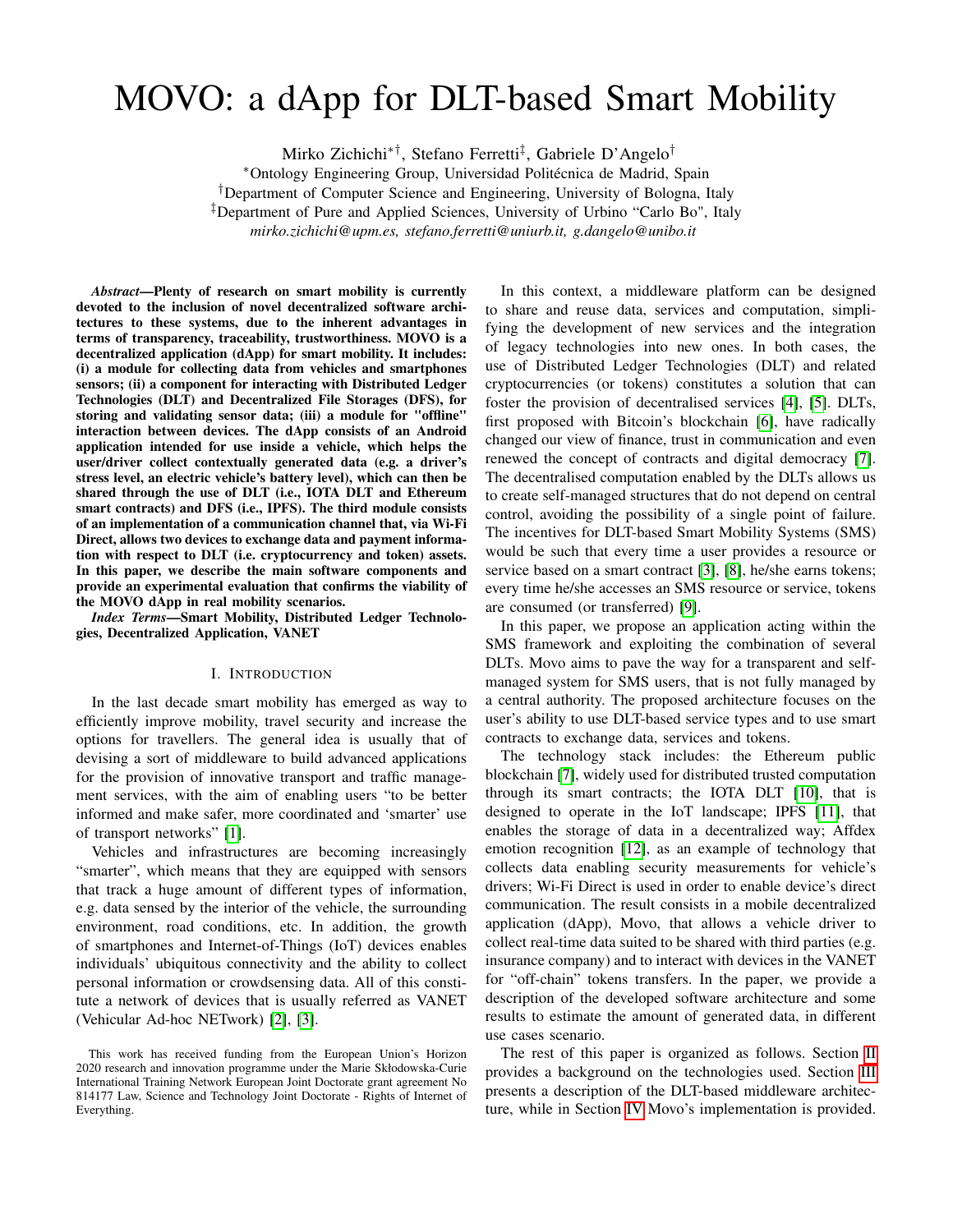Section [V](#page-4-0) presents three use cases with some results and, finally, Section [VI](#page-6-12) provides the concluding remarks.

#### II. BACKGROUND

<span id="page-2-0"></span>In this section we provide an overview of the technology stack implemented in Movo.

*a) Vehicular Ad-hoc Network (VANET):* A VANET provides a wireless communication network between moving vehicles in order to share safety information, such as accident prevention, post-accident investigation and traffic jams, or other types of non-safety information, such as traveller information [\[2\]](#page-6-1). In VANETs, communication takes place between different components: an Application Unit (AU) is a device inside the vehicle that communicates with the vehicle's On-Board Unit (OBU). These two, in turn, can communicate with Road side units (RSUs), devices that are usually fixed along the side of the road to provide services to drivers. The types of communication in VANETs can be classified into four types: Intra-vehicle consists of a communication between the OBU and one or more AUs; Vehicle-to-Vehicle (V2V) communication occurs between two or more OBUs, either directly or through multiple devices (multi-hop); Vehicle-to-Infrastructure (V2I) is a communication where a vehicle, through OBUs or AUs, engages a dialogue directly with an RSU; Vehicle-to-broadband-cloud, consists of RSU or AU connection to the infrastructure network allowing OBUs to access the entire VANET or the Internet.

*b) Distributed Ledger Technologies:* Distributed Ledger Technologies (DLT) provide a data ledger distributed among a network of peer nodes, where data are written in the form of transactions. This type of technology: guarantees the verifiability of transactions and access to data, i.e. transparency and immutability; shifts trust from a third party intermediary to a distributed consensus mechanism; allows the possibility of direct interactions and agreements between users.

- 1) *Ethereum Smart Contracts.* Ethereum is a blockchain that integrates a (quasi-)Turing-complete language in the form of smart contracts [\[7\]](#page-6-6). Ethereum can be seen as a transaction-based machine that started with a "genesis" state and step by step executes transaction scripts to switch to a new state. These contracts are called "smart" because they are driven by business logic executed semi-autonomously in order to move assets (i.e. tokens and cryptocurrencies) as the result of an agreement between two parties. Once the smart contract is issued in the blockchain, its instructions are immutable and will be executed deterministically. When the issuer is also sure that the implemented behaviour is correct (e.g. through code review), transactions originating from such a contract do not require the presence of a third party to be considered valid between the two contractors.
- 2) *IOTA.* IOTA is a DLT specifically designed for the IoT industry, that is based on the use of a Direct Acyclical Graph (DAG), i.e. the Tangle [\[10\]](#page-6-9). In this DAG, the vertices represent transactions and the edges represent transactions approvals. When a new transaction is issued,



<span id="page-2-1"></span>Fig. 1. Communication in the DLT-based Middleware Architecture.

it must approve two previous transactions and the result is represented by directed edges. This mechanism makes it possible to operate in a feeless environment, unlike many other DLTs implementations. Masked Authenticated Messaging (MAM) is a second layer data communication protocol which adds functionality to emit and access an encrypted data stream over the Tangle, regardless of the size or cost of device [\[9\]](#page-6-8). MAM allows to maintain integrity and confidentiality in a data flow produced by a device. MAM works through Channels, where the publisher and viewers meet. Viewers subscribe to channels to get the data that channel owner publishes.

*c) Decentralized File Storage and IPFS:* In order to overcome the typical scalability and privacy issues of DLTs and cloud services, while maintaining the benefits of decentralization, Decentralized File Storages (DFS) are a potential solution for storing files [\[13\]](#page-6-13). In practice, DFS are leveraged for storing data outside the DLT, i.e. "off-chain" storage, and offer higher data availability and resilience thanks to data replication. The InterPlanetary File System (IPFS) [\[11\]](#page-6-10) is a DFS that builds a file system over a peer-to-peer network. Files published in the IPFS network take the form of IPFS objects and are retrieved through their digest, i.e. the result of a hash function applied to the file.

*d) Affdex:* Affdex is an emotion measurement technology able to recognize human emotions based on facial cues or physiological responses [\[12\]](#page-6-11). It is based on the use of the Facial Action Coding System (FACS) and on four main components: face and facial landmark detection, face texture feature extraction, facial action classification and emotion expression modelling. Convolutional Neural Networks (CNN) and Recurrent Neural Networks (RNN) are used provide realtime estimates of emotions on mobile devices.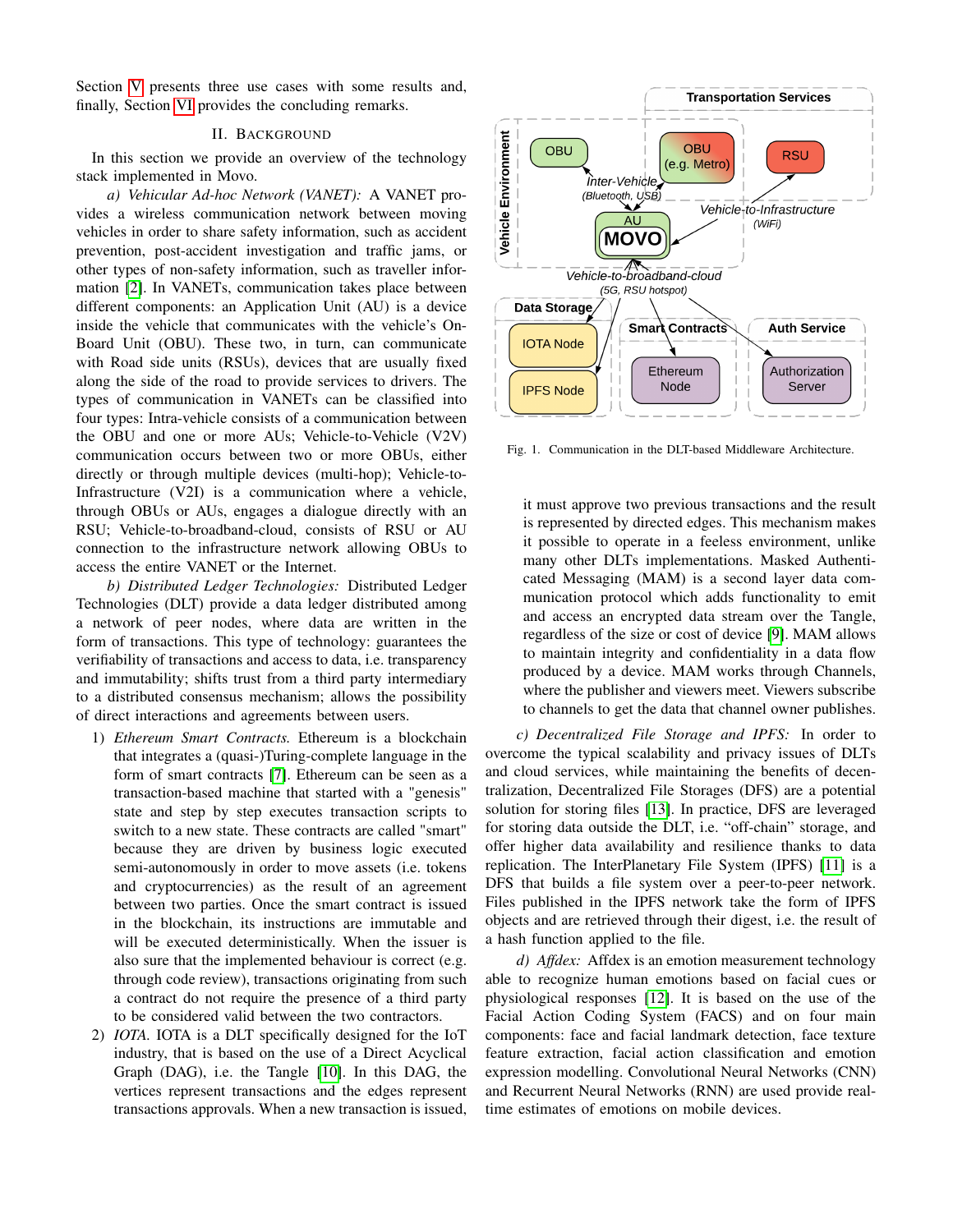### III. DLT-BASED MIDDLEWARE ARCHITECTURE

<span id="page-3-0"></span>The Movo dApp is at the heart of a middleware system built for mobility in SMS, which exploits VANETs and the functionality offered by DLTs. In this middleware system, it is possible to distinguish five different subsystems with which the Movo dApp communicates (Figure [1\)](#page-2-1):

- *Inter-Vehicle.* Movo is an app running in a smartphone, i.e. the AU. An inter-vehicle communication happens between such smartphone and the OBU. The medium for such communication can be the Bluetooth or a USB cable. Actually, Movo is only used to gather data from the OBU, but it could actually also be used to control some OBU's capabilities.
- *Vehicle-to-Infrastructure.* Such communication takes place when Movo, through the AU, interacts with the RSUs. In this case, Wi-Fi can be the most appropriate communication medium technology, due the typical distance between the AU and a RSU.
- *Vehicle-to-Broadband-Cloud.* The most used type of communication consists in the use of cellular network, i.e. 5G antennas, to access Internet and transmit data, i.e. Vehicle-to-Broadband-Cloud. However, this is not the only case of such category because the AU can directly interact with the RSU to access Internet, e.g. the latter can act as a DLT node.

The middleware architecture that we describe in this work provides two main functions: *(a)* the collection and sharing of sensors' data, *(b)* the fruition of DLT-based services (implemented as both on- or off-chain solutions). The main details of these two functions are described in the next two subsection, in isolation.

*a) Collection and Sharing of Sensors' Data:*

- 1) *Vehicle Environment.* The middleware has been designed with Movo's application at the very core of all functionalities. This smartphone app is designed to work inside a vehicle, connected to the OBU and directly accessible by the driver. Movo communicates internally with the smartphone, i.e. AU, and the OBU, capturing travel data from multiple sensors and recording safety and comfort events.
- 2) *Data Storage.* To guarantee data integrity and verifiability, encrypted sensors data are stored directly in IPFS and the Tangle is used to reference data and their content on-chain, e.g. through an hash pointer. Collected data, thus, are indexed and accessed thanks to the use of MAM Channels. Preventing the on-chain storage is a preferable solution, not only for maintaining higher availability for data reads and better performances for data writes [\[13\]](#page-6-13), but also because it is generally incompatible with data protection requirements [\[14\]](#page-6-14). MAM channels are personal for each user and created directly (and automatically) through Movo.
- 3) *Smart Contracts for Data Sharing.* The Ethereum blockchain is fundamental to let share and obtain sensors' data through smart contracts. Access to the data

stored in IPFS and indexed by MAM channels can be allowed by the data owner indicating the receiver's Ethereum address in a specific smart contract. The release of keys for accessing the encrypted data and MAM Channels, then, is authorized only to entitled users and executed by an authorization service.

- 4) *Authorization Service.* The authorization service is designed as a process that enforces the access rights that are specified in the smart contracts. Here the authorization servers are in charge of providing the encryption key of MAM channels and IPFS objects to every requester that can rightfully access it. This operation is preceded by a check on the specific smart contract that contains a list of all authorized users.
	- *b) Fruition of DLT-based Services:*
- 1) *Transportation Services.* In SMS, services to drivers are supplied by one or more providers that leverage the VANET to communicate (e.g. motorway tolls, electric charging stations). RSUs can offer various services to drivers and Movo makes use of those through a direct communication, i.e. through Wi-Fi Direct or Bluetooth. An instance of a service is the issuing of location certificates by 'trusted' RSUs, stating that a driver/user passed by them at a certain time.
- 2) *Smart Contracts for Services.* Other than the smart contracts created for data sharing, users and service providers can create ad-hoc smart contracts for the provision of services in SMS. In the middleware architecture, thus, we thought of providing an unified Ethereum ERC20 Token for the payment of such services, i.e. the Movo token. Having a unique token, used and shared among all services, can be beneficial for a global use of all the services offered in the SMS, e.g. a user that receives a token for having indexed an empty a parking spot, then can make use of it for a car sharing service.
- 3) *State channels and Micropayments.* Since transactions in smart contracts and DLTs can be expensive in terms of fees and latencies [\[15\]](#page-6-15), state channels have been introduced to implement rapid micropayments. These consist in a design pattern for instant DLT transactions made off-chain, where only the first and the last payment transactions are stored into the ledger. This channel enables the exchange of transactions that update a token/coin balance through an off-chain communication medium. In Movo such medium consists in a direct communication, i.e. through Wi-Fi or Bluetooth.

#### <span id="page-3-1"></span>IV. MOVO: TECHNICAL IMPLEMENTATION DETAILS

Movo is a Decentralized Application (dApp) [\[7\]](#page-6-6), implemented as an Android app, that dialogues with several systems, as described in the middleware architecture related section above. Movo is composed of the following modules (see Figure [2\)](#page-4-1):

*a) Core module:* Movo's core module controls every other module and the information on screen, i.e. the User Interface. This core module mainly acts as: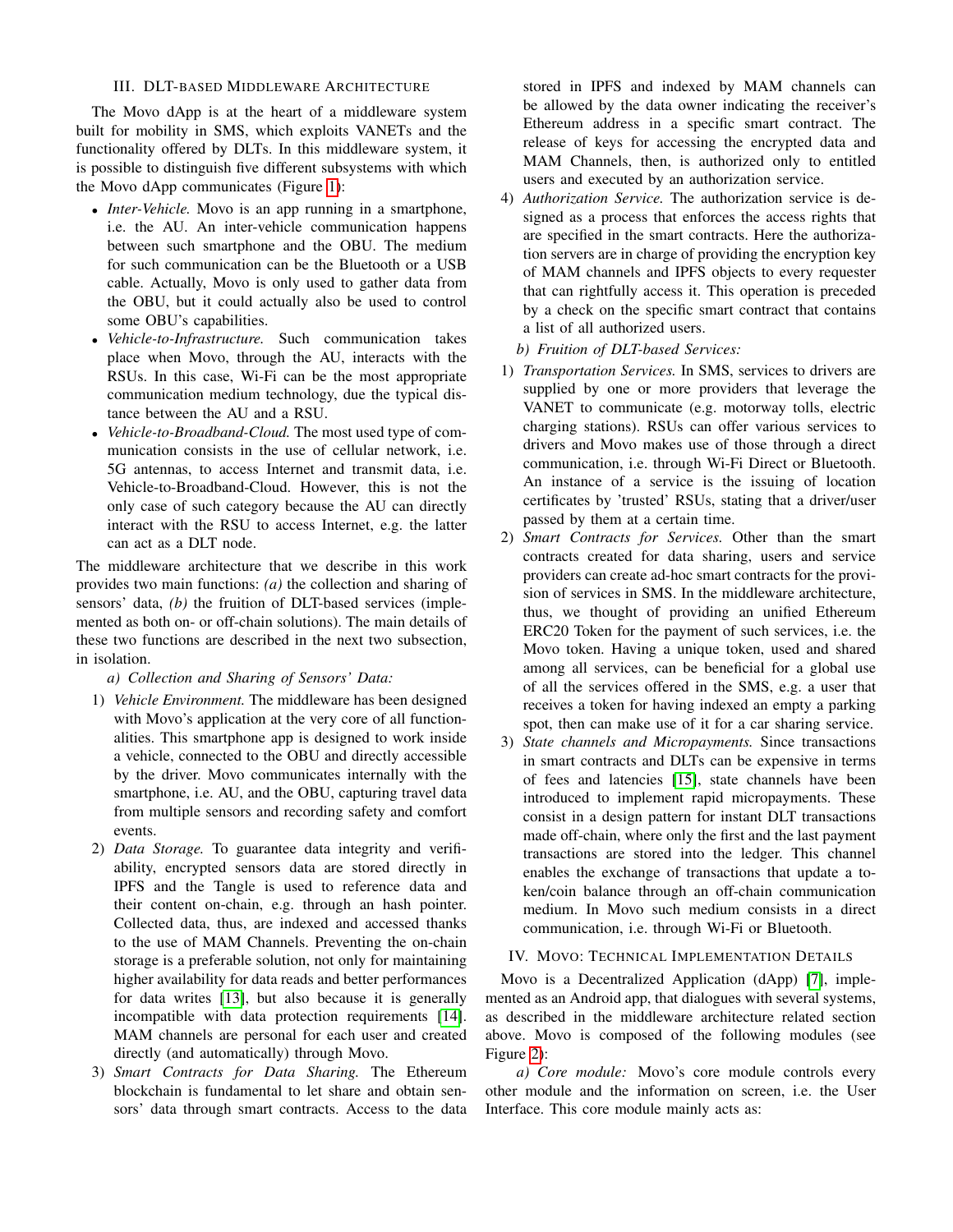

<span id="page-4-1"></span>Fig. 2. Movo Components Diagram and related middleware's systems. Components in green are part of the Vehicle Environment, red ones belong to the Transportation Services, yellow ones to Data Sharing and purple ones to Smart Contracts and Authentication System.

- 1) *gateway*, for the communication among Movo modules; information coming from the smartphone's sensors is directed to the Core and then routed to the appropriate module for communication with external services.
- 2) *user interface*, as this module implements a graphical user interface to show, on the smartphone screen, elements and views related to the whole system.

*b) High Mobility module:* As concerns the inter-vehicles communication, Movo communicates with the OBU. To this aim, we take advantage of High-Mobility [\[16\]](#page-6-16), a platform offering a set of standardized APIs for communication with vehicles. Movo receives (and can also possibly send) information via Bluetooth through the High-Mobility module.

*c) Affectiva module:* Affdex library is used to check driver's emotions and facial expressions, e.g. to detect behavior anomalies. In particular, the Affectiva module directly connects to the smartphone camera and starts analyzing 10 frames per seconds of raw footage, returning various emotions and expressions indices. Eyes closure, attentions, anger, surprise and others are decoded into values between 0 and 1 and then associated all the faces appearance measurements framed by the camera. These data are directly uploaded to IPFS and the hash digest issued to the dedicated MAM Channel.

*d) Wi-Fi Direct module:* Wi-Fi Direct module exploits Android's Wi-Fi Direct libraries to manage peer-to-peer direct communications. Through this module, Movo discovers peers, connects and communicates with them. This module is used for the interaction with the RSUs. Hence, different kind of messages, such as location certificates requests or micropayments receipt pass though this channel.

*e) Data Sharing modules:* When the core module receives data from sensors, it organizes such data by type

(e.g. location, affdex etc.) and time interval (e.g. batch of measurements in the last 10 seconds). Such data are encrypted with a symmetric key. Then, the following processes occur:

- 1) each encrypted data packet is sent to the IPFS module to be uploaded in the IPFS network.
- 2) the digest of the encrypted data packet is sent to the IOTA module to be issued to the relative MAM channel; the address of such channel is stored in an Ethereum smart contract.
- 3) the symmetric key is shared with the Authorization Service through the cryptosystem module, using a distributed mechanism as described in [\[17\]](#page-6-17).

*f) Smart Contracts module and Wallet:* Transactions to create, update, delete or interact with smart contracts or data sharing and SMS services are generated in the Ethereum module. It is worth noting that, for the sake of secure communications, all these modules maintain private and symmetric keys in an internal software wallet [\[18\]](#page-6-18).

#### V. USE CASE SCENARIOS AND EVALUATION

<span id="page-4-0"></span>In this section, we provide three scenarios regarding the use of Movo and the middleware implementation, together with some considerations regarding the performance evaluation.

*a) Vehicle Insurance Monitoring:* Due to the immutability of the sensor data (in the form of hash digests stored in the DLT) Movo can be successfully implemented to provide accountability in case of a dispute, in the relationship between car owners and insurance companies. A possible scenario consists in the measurement of driver's emotions and expressions to detect unsuitable driving conditions. The driver (the car owner or someone else) starts the Affectiva module through the Movo GUI and places the smartphone so that the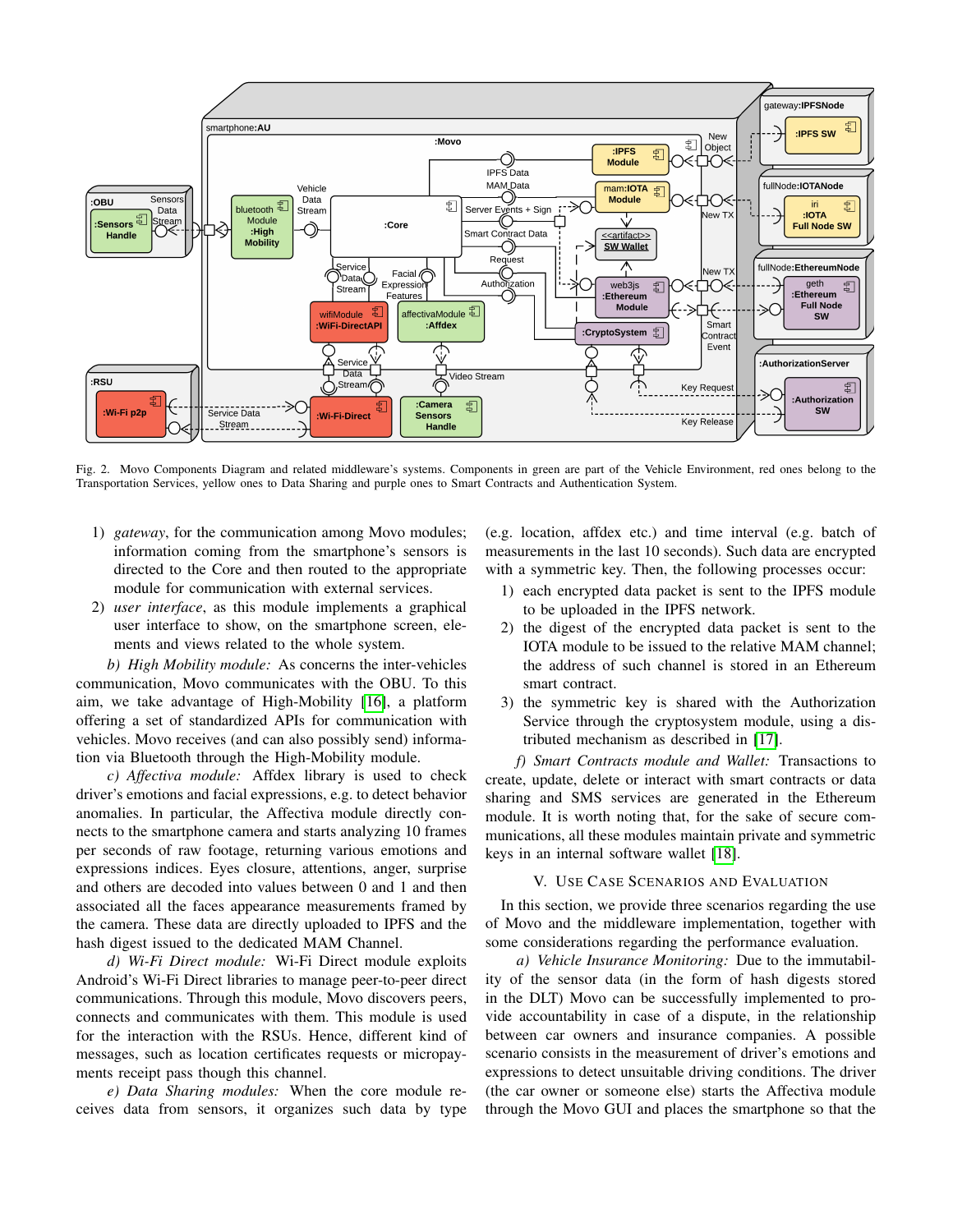

<span id="page-5-0"></span>Fig. 3. Vehicle insurance monitoring scenario sequence diagram

front camera is able to capture her face. In Movo, a loop is triggered (Figure [3\)](#page-5-0) in which the acquired data, i.e. 10 frames and related measurements, are uploaded each second to IPFS and then their hash digests are grouped and published every 20 sec to the relative MAM channel via the IOTA module. Data acquisition consists in an inner loop where the Affectiva module captures the stream from the smartphone's camera (with ten frames per second) and then analyzes it using its classifiers to return expressions and emotions measurements. Later, anyone can access these measurements through a request to Ethereum's smart contract and the subsequent release of the keys if the request is accepted. Therefore, since the insurance company address was entered into the smart contract before by the car owner, the former only needs to request the keys of specific data packets to the Authorization Service, which, in turn, checks eligibility before the release.

This scenario requires 1MB/sec to upload camera frames in IPFS (see Table [I\)](#page-6-19), but most importantly 10 requests per second. If we take, for instance, the average daily travel time of an Italian (∼70 min [\[19\]](#page-6-20)), the result would be ∼4.2GB of data to provide to the insurance company per user per day. Furthermore, such data are supplemented by metadata, i.e. affdex measurements, in order to streamline upstream data analysis.

*b) MyMovoMechanic Service:* Another application scenario is related to remote analyses of vehicles components sta-



<span id="page-5-1"></span>Fig. 4. Electric car charging service scenario sequence diagram

tus (MyMovoMechanic). This service can be offered through a dedicated smart contract, where a car owner can register or "check-in" and (automatically) pay to obtain car maintenance. The reference to the smart contract address can be directly listed in the car owner's eligible data consumers list. The process is similar to the one shown in Figure [3;](#page-5-0) however, in this case the High Mobility module is the one that fetches data, while MyMovoMechanic company can be compared to the Insurance actor.

To support such a kind of service, a high number of requests per second to IPFS is required (e.g. 90/sec when we simulate a Porsche Cayenne in High Mobility, Table [I\)](#page-6-19), but with smaller data size w.r.t. the previous use case (∼300Bytes per data point). In [\[13\]](#page-6-13), we observed that the system is able to scale up to a certain point, when we employ limited resources in the DFS. Thus, to properly support such applications, an adequate amount of dedicated DFS nodes should be provided (e.g. specialized RSUs). The same is true for IOTA; in fact, in [\[15\]](#page-6-15) we experienced an average latency for MAM messages of ∼20 sec (in the best case), thus leading us to aggregate the data and send it with larger intervals.

*c) Electric Car Charging Service:* Movo has been designed to communicate directly with devices on the road and in particular to make use of off-chain "instant" payments. A further possible scenario, that exploits this feature, consists in the use of charging services for electric vehicles. In this case, the smartphone running Movo and the device providing the service interact through Wi-Fi. We can distinguish three moments that can occur, even far apart in time (Figure [4\)](#page-5-1):

1) The opening of the payment channel, which consists in